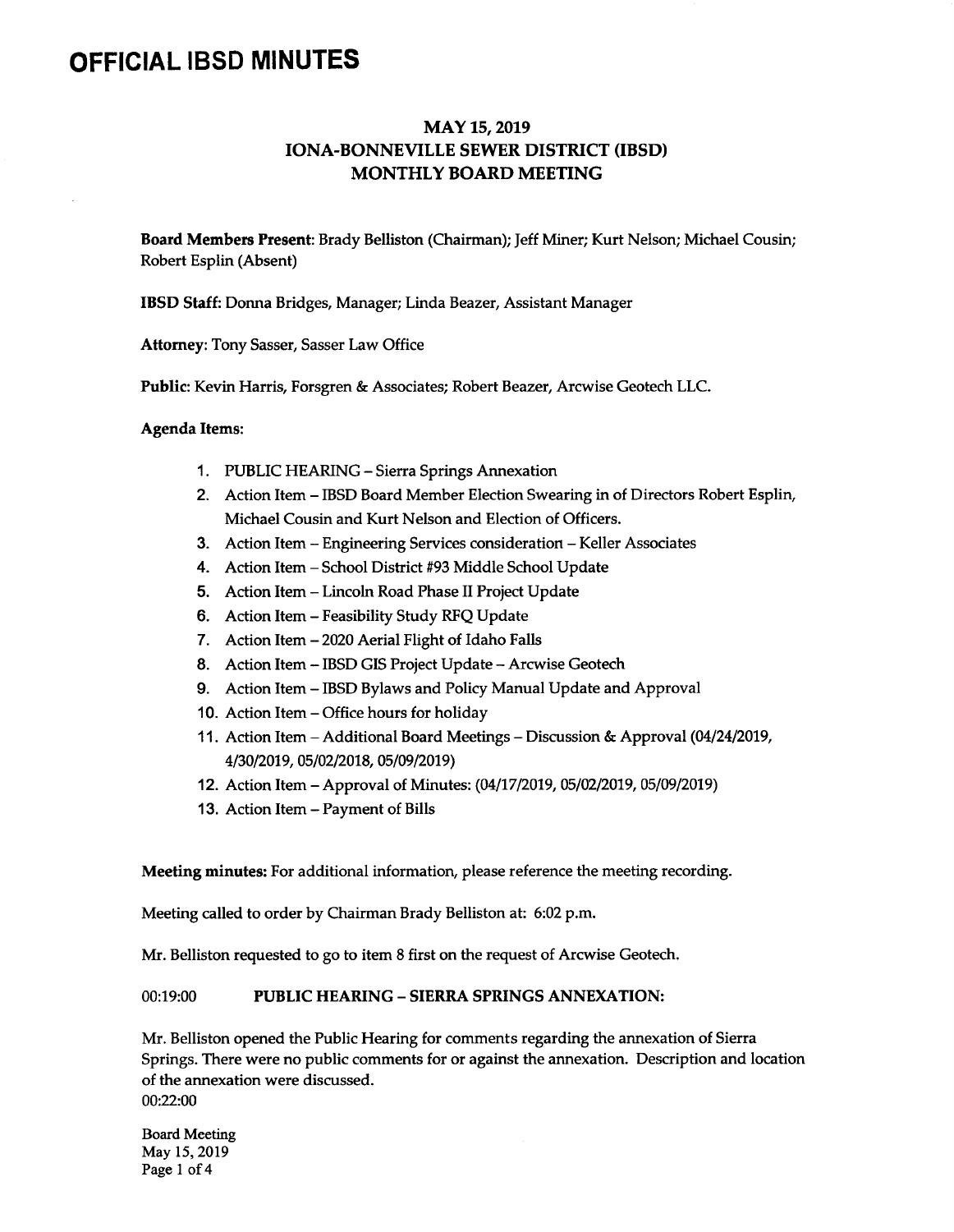00:22:00 Mr. Belliston suggested skipping item 2 until all board members were present. Moved to item 4.

# 00:45:30 IBSD BOARD MEMBER ELECTION SWEARING IN OF DIRECTORS ROBERT ESPLIN, MICHAEL COUSIN AND KURT NELSON AND ELECTION OF OFFICERS:

Mr. Belliston postponed this item until <sup>a</sup> future board meeting when all board members were present.

00:45:40

#### 00:36:00 ENGINEERING SERVICES CONSIDERATION—KELLER ASSOCIATES:

Ms. Bridges stated she received a letter from Keller Associates for consideration in future business with IBSD. This letter was noted by the Board. 00:38:00

#### 00:22:00 SCHOOL DISTRICT #93 MIDDLE SCHOOL UPDATE:

Mr. Harris stated that the City of Idaho Falls installed flow meters at the Fairmont Lift Station for two weeks which peaked out a little above 56 gallons per minute. This should allow the middle school to come on without problems, but it was suggested that permanent meters be put on so the flow can be monitored in the future. Once it hits 85% of capacity the lift station will need to upgraded as per the development agreement. A permit was issued to the school district after the development agreement was signed.

00:25:00

## 00:25:00 LINCOLN ROAD PHASE II PROJECT UPDATE:

Mr. Harris stated that Bonneville County would like a signed agreement from IBSD for the project. There are five IBSD manholes that will need to be moved or adjusted because they will be in conflict with the street curb when the roadway is completed. Mr. Harris stated that the manholes can be rotated to move their position by about a foot. This would place them in the gutter as opposed to in the curb. The City of Idaho Falls is willing to work with IBSD by replacing the manhole lids with lids that will not allow water from the gutter into the sewer main. Mr. Harris has also spoken to Bonneville County about adjusting the roadway at least 6 inches so the manholes are out of the flow line. Mr. Harris has <sup>a</sup> meeting scheduled with Lance Bates (Bonneville County) and Jordan Parker with JUB to discuss options. Mr. Sasser requested that a formal response be written with the outcome of that meeting. 00:32:00

00:32:00 Jeff Miner left the meeting.

#### 00:32:00 FEASIBILITY STUDY RFQ UPDATE:

Ms. Bridges has notified Stantec that they were chosen to do the feasibility study. Mr. Harris stated that Forsgren could help with the budget and schedule of the project. Ms. Bridges, Mr. Board Meeting May 15, 2019 Page 2 of 4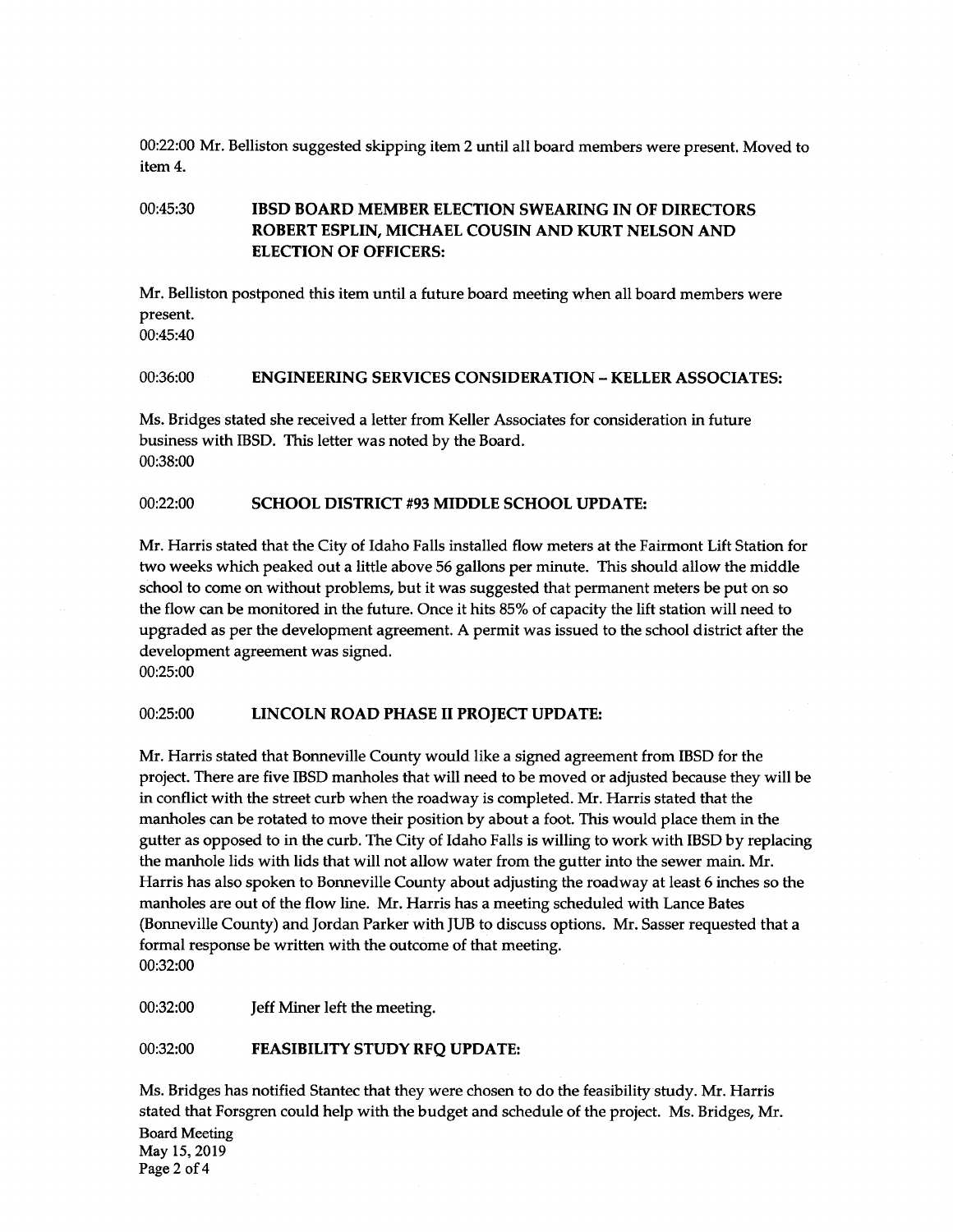Sasser and Mr. Harris will meet to determine the scope, get <sup>a</sup> contract and negotiate <sup>a</sup> fee to be presented to the Board at the next board meeting for discussion. 00:36:00

## 00:07:00 2020 AERIAL FLIGHT OF IDAHO FALLS:

Ms. Bridges stated that the City of Idaho Falls is doing an aerial flight and had invited IBSD and other utilities to participate. IBSD did participate in 2012 when it was offered. The cost would be approximately\$ 8,500.00. Both Robert Beazer and Kevin Harris felt it would be beneficial. Concerns were raised that the information from 2012 has not been used, however the IBSD did not have a working GIS program at that time. The IBSD would receive not only the parcels they paid for, but all information gathered.

MOTION: Mr. Belliston made a motion to participate in the 2020 flight of Idaho Falls. MOTION SECONDED: There was not a second.

Mr. Cousin would like to have a clear use of the footage before spending the funds. Mr. Beazer suggested that he make up a sample of the use of the footage in ArcGIS to show to the Board in a future meeting. Mr. Belliston felt that the footage would be worthwhile for the future. The discussion was tabled until a future meeting when more information can be presented. 00:18:50

## 00:01:00 IBSD GIS PROJECT UPDATE - ARCWISE GEOTECH:

Mr. Beazer stated that he has put in <sup>28</sup> hours and is 2% done with the updating project. He is using <sup>a</sup> 400-page report of missing data as <sup>a</sup> reference and using other research materials to fill in the information on the IBSD GIS system.

Ms. Bridges requested that item 7 be next so that Robert Beazer could comment on it. 00:07:00

## 00:38:00 IBSD BYLAWS AND POLICY MANUAL UPDATE AND APPROVAL:

Mr. Sasser has reviewed the bylaws and approved them.

MOTION: Mr. Belliston made <sup>a</sup> motion to accept the changes to the bylaws and policy manual as updated. MOTION SECONDED: Mr. Nelson seconded. MOTION PASSED: 3-0 (Yay: Mr. Belliston, Mr. Nelson and Mr. Cousin) 00:39:00

## 00:39:00 OFFICE HOURS FOR HOLIDAY:

Ms. Bridges requested that the office be closed on Friday, July 5, 2019 as all employees have requested the day off. Notification would be place on the door for the patrons. MOTION: Mr. Cousin made <sup>a</sup> motion to close the office on July 4& 5, 2019. MOTION SECONDED: Mr. Belliston seconded. MOTION PASSED: 3-0( Yay: Mr. Belliston, Mr. Nelson and Mr. Cousin) 00:41: 00 Board Meeting May 15, 2019 Page 3 of 4